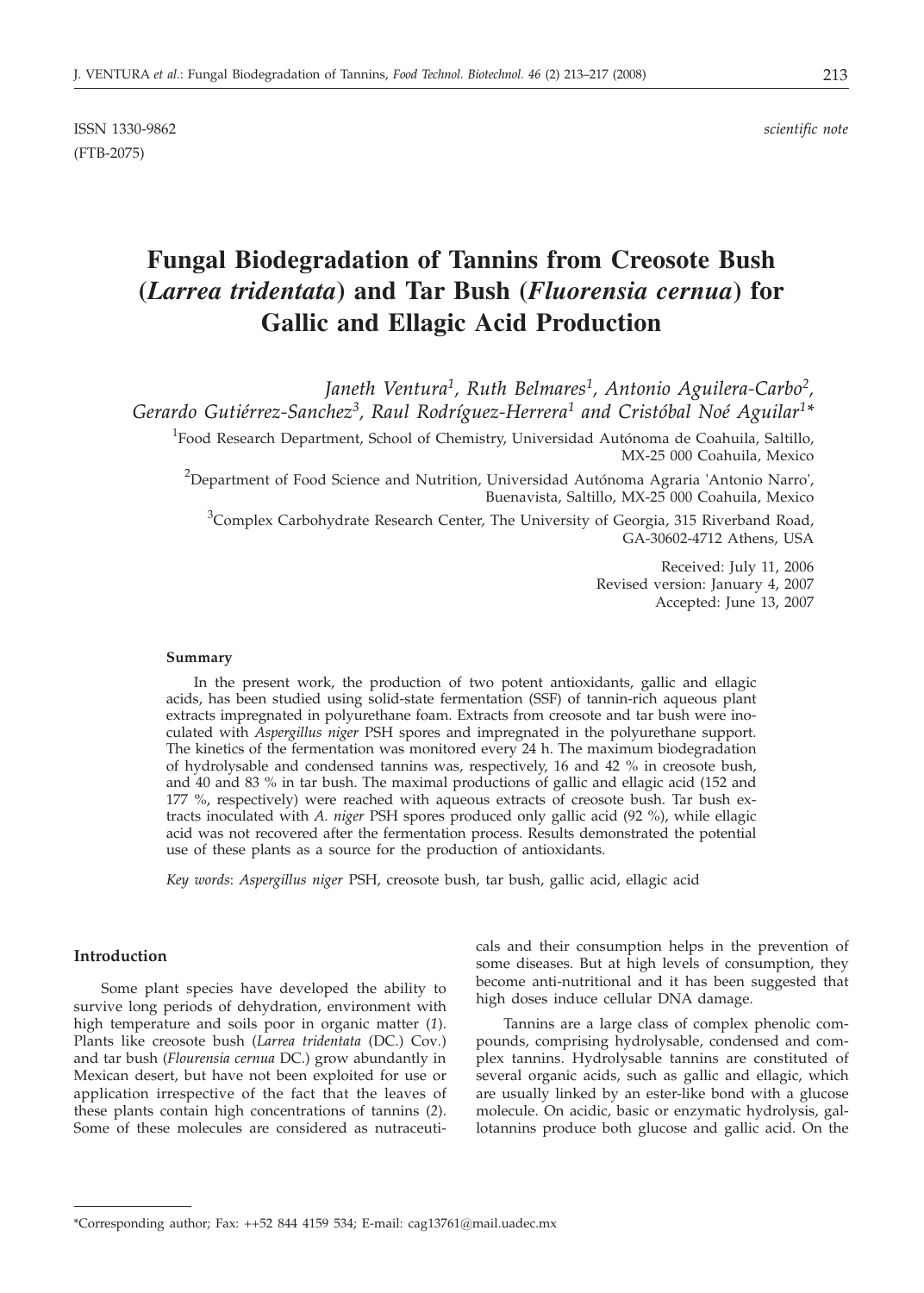other hand, ellagitannins have one or more hexa-hydroxydiphenolic acid residues linked to glucose, forming a diester. Their hydrolysis results in the cleavage of glucose and hexa-hydroxydiphenolic residues that undergo spontaneous rearrangement to lactone and finally to ellagic acid (*3,4*).

Gallic acid (3,4,5-trihydroxybenzoic acid) is used in the manufacture of trimethoprim (TMP), an antibacterial agent, in leather industry (*5*), and as an antioxidant (*6*). Ellagic acid has been reported to have antimutagenic, anticarcinogenic, antioxidant, anti-viral and anti-inflamatory activities (*7–10*). Several fungal strains and tannin-rich substrates have been used for the production of gallic acid (*2,5,11*). For ellagic acid, few preliminary studies have been published (*12*). In the present paper, the fermentation of the phenolic extracts of creosote bush and tar bush to produce gallic and ellagic acids during a solid-state fermentation (SSF) with *Aspergillus niger* PSH was studied.

## **Materials and Methods**

# *Plant sampling*

Samples of creosote bush and tar bush plants were collected from February to April 2005 in the southern suburban zone of Saltillo City, Coahuila, Mexico. The collected samples were placed in black polyethylene plastic bags and transported to the Food Research Department, School of Chemistry, Universidad Autónoma de Coahuila, Mexico. The leaves of both plants were separated from flowers and stems, and dried in an oven at 60 °C, for a period of 7 to 10 days. After that the dried leaves were powdered in a mill (Mini 100, Molinos Pulvex, S.A. de C.V., Mexico), and stored in plastic bottles in a dark place.

## *Extraction of tannins*

A mass of 100 g of dried powder was placed in an Erlenmeyer flask with 400 mL of 70 % acetone. The flask was covered with aluminium foil to avoid light exposure. This mixture was refluxed at 60 °C for 12 h. After this process, the sample was filtered using Whatman filter paper no. 41 and centrifuged at 3500 rpm for 15 min. The solvent was removed using a rotary evaporator (Yamato RE540) using a temperature below 60 $^{\circ}$ C and by avoiding light exposure.

#### *Microorganism and inoculum*

Spores of *Aspergillus niger* PSH (DIA/UAdeC (Departamento de Investigacion en Alimentos/Universidad Autonoma de Coahuila), Mexico collection, Mexico) were propagated on potato dextrose agar (PDA). The spores were collected using Tween 80 (0.01 %). Czapek minimal medium was prepared using the plant extracts as the sole carbon source (pH=5.0). *Aspergillus niger* PSH spores were inoculated in this medium at a concentration of  $2.10^7$  spores/mL.

#### *Culture conditions*

Batches of ten Erlenmeyer flasks (250 mL) with 3 g of polyurethane foam (cubes of  $0.5 \text{ cm}^3$ ) sterilized and impregnated (at 70 % humidity) with 7 mL of the inocu-

lated medium were used. Reactors were covered with brown paper and incubated at 30 °C. Kinetics of the SSF process was monitored by collecting samples at 0, 24, 48, 72 and 96 h of the process. Collected samples were washed using 25 mL of distilled water; and then the fermentation liquid was recovered by compression using a sterilized 60-mL syringe. Cotton was plugged inside the syringe to avoid the passage of particles and the collected samples were stored in small plastic bottles covered with aluminium foil at freezing temperature until further analysis.

#### *Total and hydrolysable tannins*

Folin-Ciocalteu method (FAO/IAEA, 2000) was used for the analysis of tannins  $(13)$ . In this assay,  $800 \mu L$  of the sample were put into a test tube and mixed with the same volume of Folin-Ciocalteu (Sigma-Aldrich) reagent, shaken and left for 5 min. Then this solution was diluted with 5 mL of distilled water and analyzed in a UV-Visible spectrophotometer at 725 nm for the determination of total tannins and at 480 nm for hydrolysable tannins. The obtained absorbance values were analyzed against the standard curves prepared with tannic and gallic acid for total phenols and hydrolysable tannins, respectively.

#### *Condensed tannins*

The proanthocyanidin content was evaluated as catechin equivalents and analyzed by the modified HCl- -butanol method (*13*). Briefly, an aliquot of 0.5 mL of the sample was placed with 3 mL of HCl/*tert*-butanol (10 %, ratio 1:9), and then an aliquot of 0.1 mL of  $NH_4Fe(SO_4)$  in 20 % HCl was added. The mixture was sealed hermetically and heated for 1 h at 100  $^{\circ}$ C in a hot water bath. After 1 h, it was cooled and the absorbance was read at 460 nm. The catechin equivalents were calculated with reference to standard curve obtained using catechin.

#### *Gallic acid*

The technique reported by Sharma *et al.* (*14*) was used for determination of gallic acid. Citrate buffer (pH=5.0), methanolic rhodanine 0.67 % and KOH  $(0.5 \text{ mol/L})$ were needed for this assay and all reactants were pre-incubated at 30 °C for 5 min. An aliquot of 0.5 mL was mixed with 0.3 mL of methanolic rhodanine solution and incubated under the same conditions mentioned above. After that, 0.2 mL of KOH solution were added and incubated again. Finally, 4 mL of distilled water were added to the reaction mixture and incubated at 30 °C for 10 min and the absorbance was read at 520 nm.

# *Ellagic acid*

The method proposed by Wilson and Hagerman (*15*) was used for the determination of ellagic acid. Inside dark test tubes 10 mg of ellagic acid or 0.1 mL of the sample were placed, and then  $0.1$  mL of  $H_2SO_4$  (2 mol/L) were added. The test tubes were frozen at -15 °C for 10 min, then sealed and the air was removed with a syringe. The test tubes with ellagic acid were incubated during 24 h at 100 °C. The test tubes were washed with 3 mL of pyridine and filtered. For determination, to 1 mL of filtered sample, 1.1 mL of pyridine and 0.1 mL of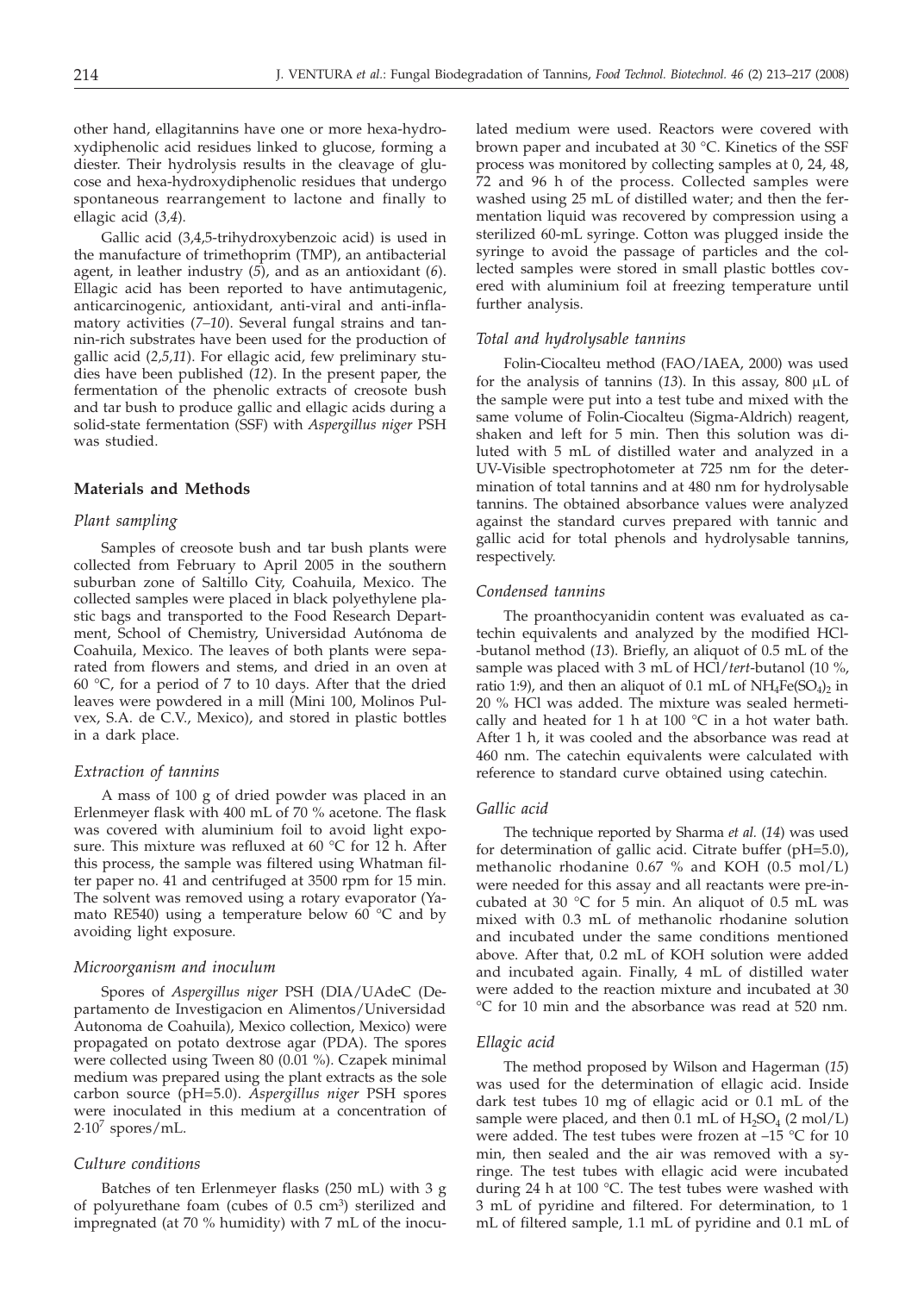HCl (37 %) were added, then the mixture was shaken and incubated at 30 °C for 5 min. After incubation, 0.1 mL of NaNO<sub>2</sub> (0.01 %) was added and the absorbance was read at 538 nm.

## **Results and Discussion**

To evaluate antioxidant activity, the aqueous polyphenolic extracts were used as carbon source during the solid-state fermentation process using the fungal strain of *Aspergillus niger* PSH. This fungus demonstrated its capacity to degrade hydrolysable tannins and the resulting monomers were either consumed or accumulated.

Creosote and tar bush extracts recorded the highest consumption of total phenols in the samples collected at 48 h of SSF process (Fig. 1). Initial concentration of total phenols in unfermented creosote bush extracts was 7.29 mg/g of plant, and after 48 h of fermentation, it was  $6.04 \text{ mg/g}$  of plant. In the case of raw tar bush, the total phenolic content was 2.0 mg/g of plant, and after 48 h of fermentation, it decreased to 1.0 mg/g of plant.

The obtained results demonstrated that *Aspergillus niger* PSH degraded the hydrolysable tannin polymers present in phenolic extracts of both plants. The monomers obtained by the hydrolysis of this kind of tannins were consumed by the fungus during the first 48 h of culture and then the hydrolysis products were accumulated. However, it was observed that the monomers of condensed tannins were not consumed.

The hydrolysable tannins present in the creosote bush extracts were consumed (16 %) during the first 72 h of fermentation. At 96 h, the hydrolysable tannins were degraded and approx. 15 % of the monomers of phenolic acids were accumulated. In tar bush extracts the consumption of hydrolysable tannin content at 48 h was 40 % (Table 1).

The biodegradation of condensed tannins and the respective accumulation of catechin monomers was proportional to time (Table 1). The fungal strain recorded a similar behaviour in the fermentation kinetics of both substrates tested. The highest concentration of condensed tannins was reached at 96 h of fermentation process. During the fermentation, an increase of condensed tannins of 42 and 83 % was observed for creosote and tar bush extracts, respectively.

Table 1. Kinetic evaluation of hydrolysable and condensed tannins present in aqueous phenolic extracts of creosote and tar bush

|          | Hydrolysable tannins  |                    |  |  |
|----------|-----------------------|--------------------|--|--|
| Time/h   | Creosote bush extract | Tar bush extract   |  |  |
|          | $w$ (tannin)          |                    |  |  |
|          | mg/g                  |                    |  |  |
| $\Omega$ | $8.63 + 0.0000493$    | 1.84±0.0000025     |  |  |
| 24       | 8.00+0.0000539        | $1.26 + 0.0000435$ |  |  |
| 48       | 7.36+0.0000539        | $1.10+0.0000410$   |  |  |
| 72       | 7.23±0.0000287        | 1.23±0.0000025     |  |  |
| 96       | 7.32+0.0000854        | $1.20+0.0000298$   |  |  |
|          | Condensed tannins     |                    |  |  |
| 24       | $8.70 + 0.0001$       | $0.80 \pm 0.00002$ |  |  |
| 48       | $9.00+0.0004$         | $0.86 \pm 0.00008$ |  |  |
| 72       | $10.20 + 0.0011$      | $1.27+0.00009$     |  |  |
| 96       | 12.40±0.0010          | 1.47±0.00006       |  |  |

The accumulation of gallic acid indicated the depolymerization of gallotannins and after its release this substance could be used as a substrate. *A. niger* PSH consumed nearly 72 % of free gallic acid in the extract; the minimum concentration reported was  $0.14 \text{ mg/g}$  of creosote bush at 48 h of the process. After that, an accumulation of gallic acid was observed, indicating that the rate of gallotannin hydrolysis was faster than the consumption rate of gallic acid. After 96 h, there was an increase in gallic acid of 152 % and the concentration was  $0.48 \text{ mg/g}$  of creosote bush (Fig. 2). In the fermentation of tar bush extracts, the gallotannins were depolymerised after 48 h and the glucose and gallic acid were released. The highest level of gallic acid was reached at 96 h with a value of 0.08 mg/g of tar bush.

Biodegradation of ellagitannins to ellagic acid and its accumulation was proportional to the fermentation time for both substrates. Initial ellagic acid concentration was 2.72 and 2.49 mg/g for tar bush and creosote bush, respectively. After 96 h, the ellagic acid accumulated to 92 and 177 % in creosote and tar bush extracts respectively (Fig. 3), reaching values of 4.74 mg/g of creosote bush and 7.56 mg/g of tar bush.



**Fig. 1.** Degradation of total phenolics (TP) by *Aspergillus niger* PSH in: a) aqueous phenolic extract of creosote bush, b) aqueous phenolic extract of tar bush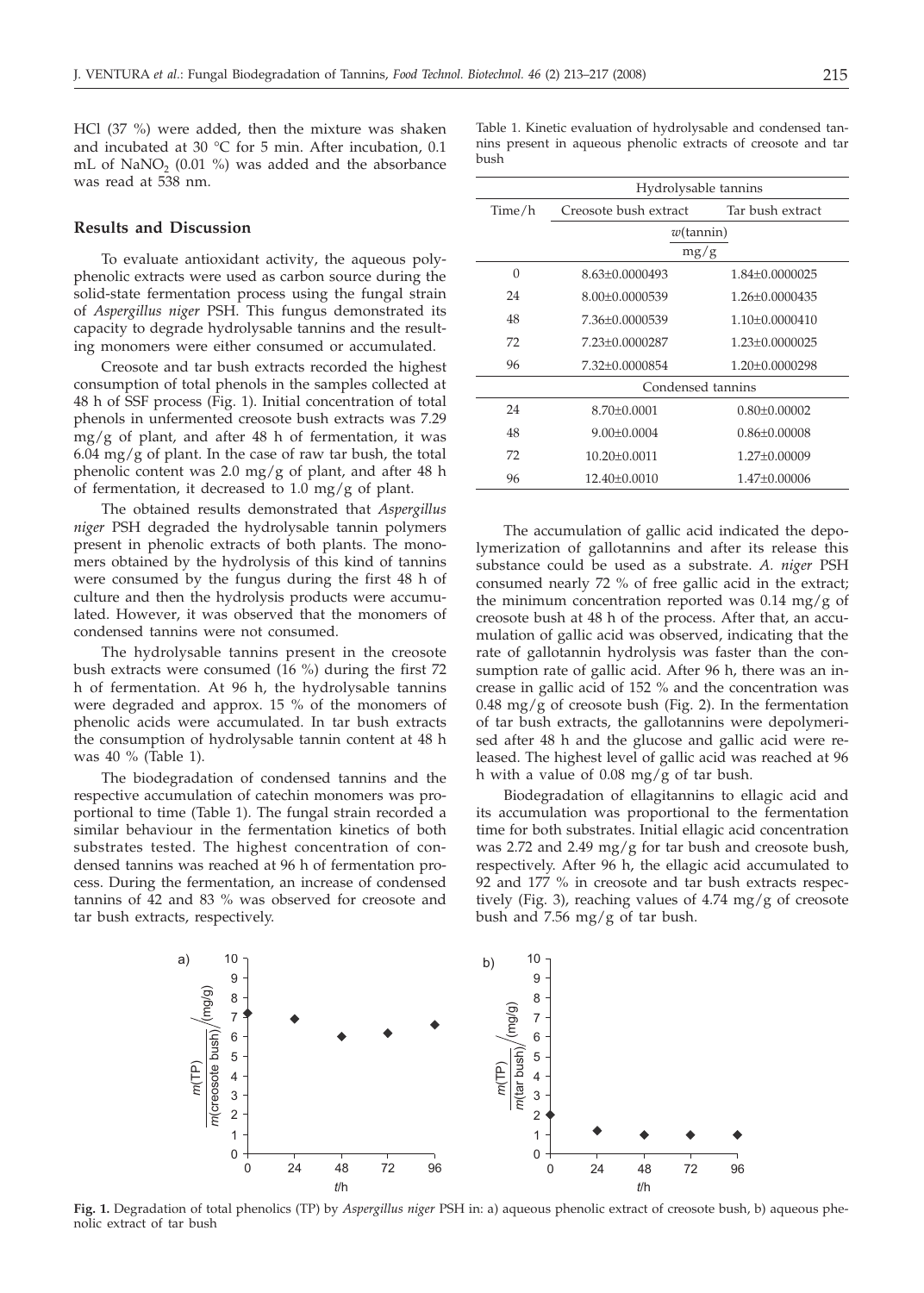

**Fig. 2.** Production of gallic acid (GA) by *Aspergillus niger* PSH in: a) aqueous phenolic extract of creosote bush, b) aqueous phenolic extract of tar bush



**Fig. 3.** Production of ellagic acid (EA) by *Aspergillus niger* PSH in: a) aqueous phenolic extract of creosote bush, b) aqueous phenolic extract of tar bush

The highest consumption of total phenols and hydrolysable tannins in the phenolic extracts of both plants was reached at 48 h of fermentation. This could be due to the fact that the phenolic extracts of both plant materials have complex polysaccharides, and moreover, the studied strain preferred to consume free monophenols and glycosides like gallic acid and glucose present in the extracts before the production of hydrolytic enzymes to degrade tannins.

Some tannin-rich sources and several microorganisms (*2,5,11,16*) have been used for gallic acid production and

the hydrolytic enzyme responsible for its production is the tannase or tannin acylhydrolase (Table 2). It had been reported earlier that tannase can also hydrolyse ellagitannins. But the results of the present study did not show this pattern and hence we consider that this enzyme is unable to degrade ellagitannins.

Results obtained in this study are similar to those reported by Shi *et al.* (*12*) for valonea tannins (79.2 % at 168 h). Comparing these results, the lower rate of hydrolysis in valonea tannins could be due to low protein levels in its phenolic extracts. However, Belmares-Cerda *et*

| Gallic acid  |                     |                                          |        |           |
|--------------|---------------------|------------------------------------------|--------|-----------|
| Production/% | Culture status      | Microorganism                            | Time/h | Reference |
| 85.67        | solid               | Rhizopus oryzae                          | 60.0   | (11)      |
| 90.48        | solid               | Aspergillus foetidus                     | 72.0   |           |
| 0.14         | solid creosote bush | A. niger PSH                             | 48.0   | (16)      |
| >100.00      | solid tar bush      |                                          | 24.0   |           |
| 90.90        | solid               | Rhizopus oryzae                          | 72.0   | (5)       |
| 15.00        | solid               | A. niger Aa 20                           | 43.5   | (2)       |
|              |                     | Ellagic acid                             |        |           |
| 79.2         | solid               | Co-culture (A. niger-<br>Candida utilis) | 168.0  | (12)      |
| 21.0         | liquid              |                                          |        |           |